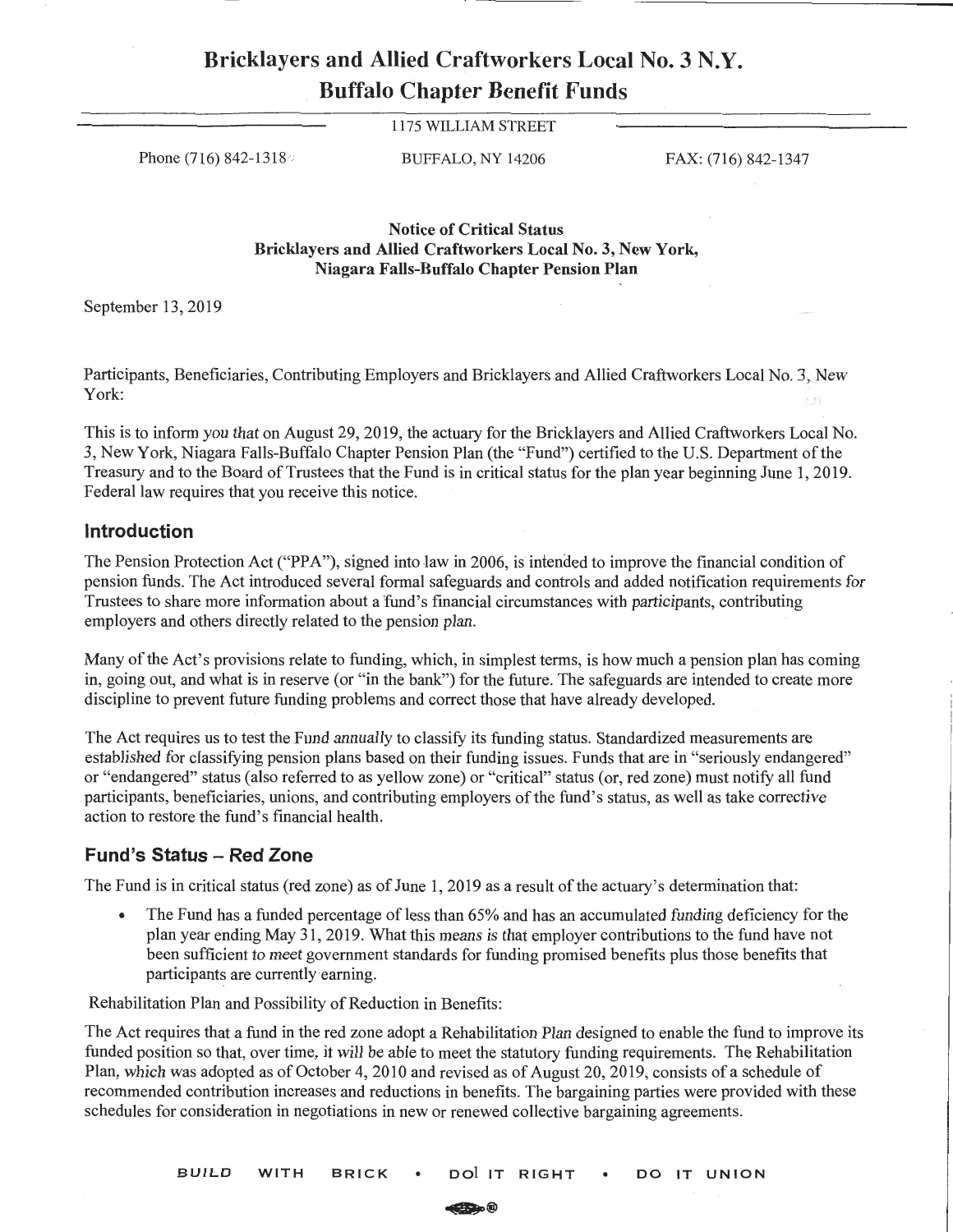In addition to revising the formula for future benefit accruals and making similar changes, under PPA a Rehabilitation Plan may eliminate or reduce "adjustable benefits". Adjustable benefits include:

- » Post-retirement death benefits;
- » Disability benefits (if not yet in pay status);
- » Early retirement benefit or retirement-type subsidy;
- >> Benefit payment options other than a qualified joint-and survivor annuity (QJSA); and
- » Other similar benefits, rights, or features under the plan, such as an actuarial increase for active participants who retire after normal retirement age.

The level of benefits already earned that are payable at normal retirement age as a single life or qualified joint and survivor annuity cannot be reduced under these PPA rules unless the Plan enters critical and declining status. Any reductions pursuant to the Rehabilitation Plan as adopted apply only to participants and beneficiaries whose benefit commencement date is after June 1, 2011. The reductions pursuant to the changes to the Rehabilitation Plan as adopted August 20, 2019 apply only to participants and beneficiaries whose benefit commencement date is after June 1, 2019.

## **What's Next**

We understand that legally required notices like this one can create concern about the Fund's future. Be assured that the Board of Trustees takes very seriously its obligation to preserve the financial viability of the Fund. With the assistance ofthe Fund's actuary, counsel and other professionals, and working with the contributing employers and the Union, the Trustees have developed a Rehabilitation Plan that addresses these issues. You should know that we expect that both contribution increases and benefit reductions will be necessary to improve the Fund's serious financial condition.

As a final note, since the Pension Plan is influenced by economic and financial variables beyond our control {such as market volatility and changes in employment and/or the number of contributing employers), unexpected developments can affect the Fund's status and any future corrective actions needed. Each year the Trustees will be reviewing the Fund's progress with its professional advisors, and which may lead to future changes in the recommended contribution and benefit schedules.

For more information about this notice or the Fund, contact the Fund Office at the address or phone number listed at the top of this letter.

Sincerely, **Board of Trustees** BAC Local #3 NY Buffalo Pension Plan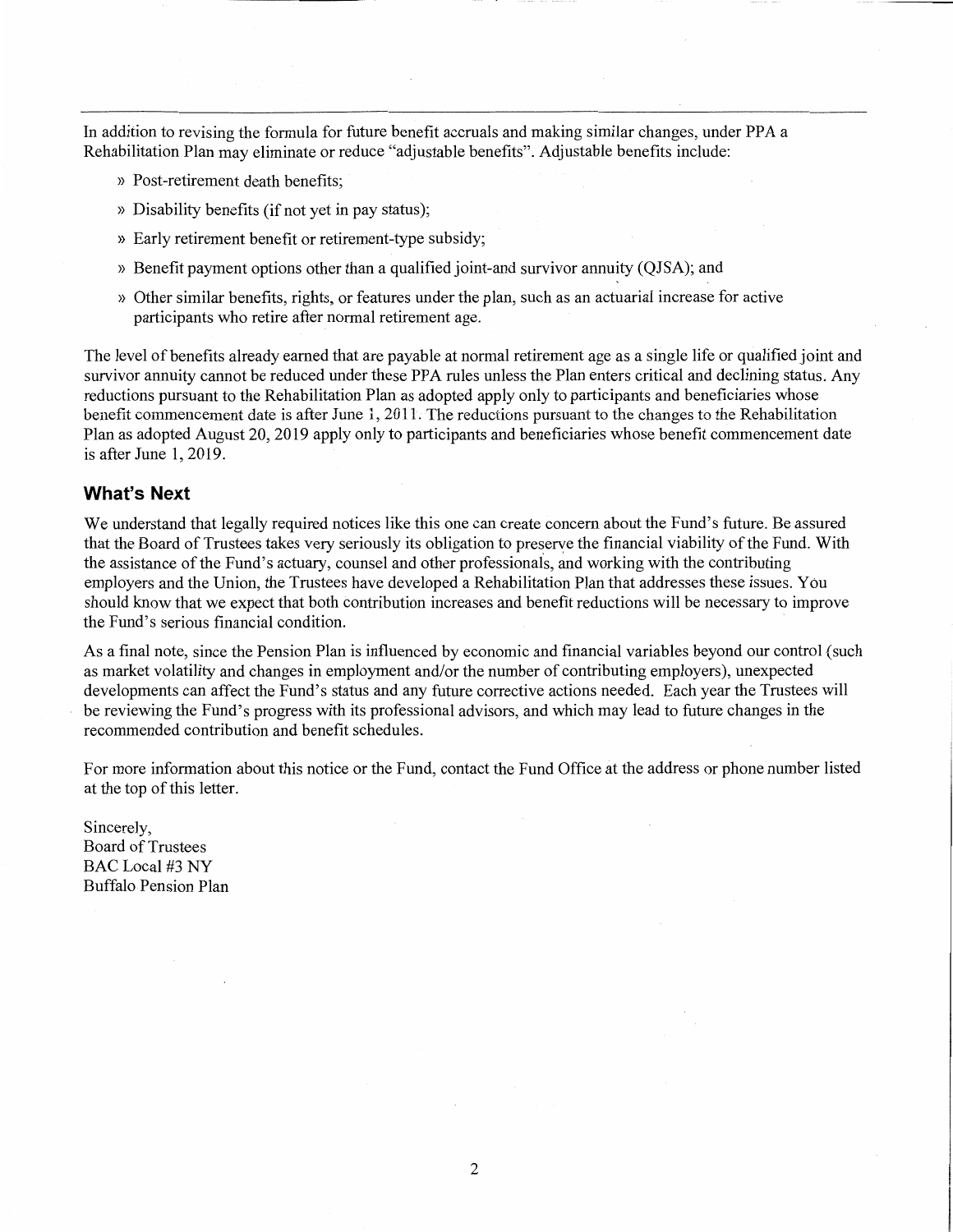# Bricklayers and Allied Craftworkers Local No. 3 N.Y. Buffalo Chapter Benefit Funds

1175 WILLIAM STREET

Phone (716) 842-1318 BUFFALO, NY 14206 FAX: (716) 842-1347

### **BRICKLAYERS** & **ALLIED CRAFTWORKERS**

## **LOCAL NO 3 NEW YORK**

## **NIAGARA FALLS-BUFFALO CHAPTER PENSION PLAN**

## **REPORT OF SUMMARY PLAN INFORMATION**

## **2019 Plan Year**

In accordance with ERISA §104(d), the Trustees of the Bricklayers & Allied Craftworkers Local No 3 NY Niagara Falls-Buffalo Chapter Pension Plan (the Plan) are providing the following Report of Summary Plan Information to unions that represent Plan participants and employers obligated to contribute to the Plan.

Except as otherwise specified, all information in this Report pertains to the 5/31/19 Plan Year.

- **1. Current Contribution Schedule and Benefit Formula Information:** For hours worked prior to May 31, 1979, the benefit formula is \$2.10 for each 100 hours worked. For hours worked after May 31, 1979, the benefit formula is \$6.30 per 100 hours worked.
- **2.** Number of Contributing Employers: For the plan year ending May 31, 2019, 45 employers were obligated to contribute to the Plan.
- **3. Employers Contributing More than 5%.** During the 2019 plan year, the employers listed below contributed more than 5% of total contributions to the Plan:
	- o Raymond E Kelley, Inc.
	- o Morris Masonry Restoration LLC
	- o State University ofNY at Buffalo
	- o FSR Contracting

#### **4. Participants for Whom No Contributions Were Made.**

The chart below sets out, for the 2019, 2018, and 2017 plan years, the number of participants with respect to whom no employer contributions were made by an employer as the participant's employer:

|              | 2019 Plan Year | 2018 Plan Year | 2017 Plan Year |
|--------------|----------------|----------------|----------------|
|              |                |                |                |
| Participants |                |                |                |